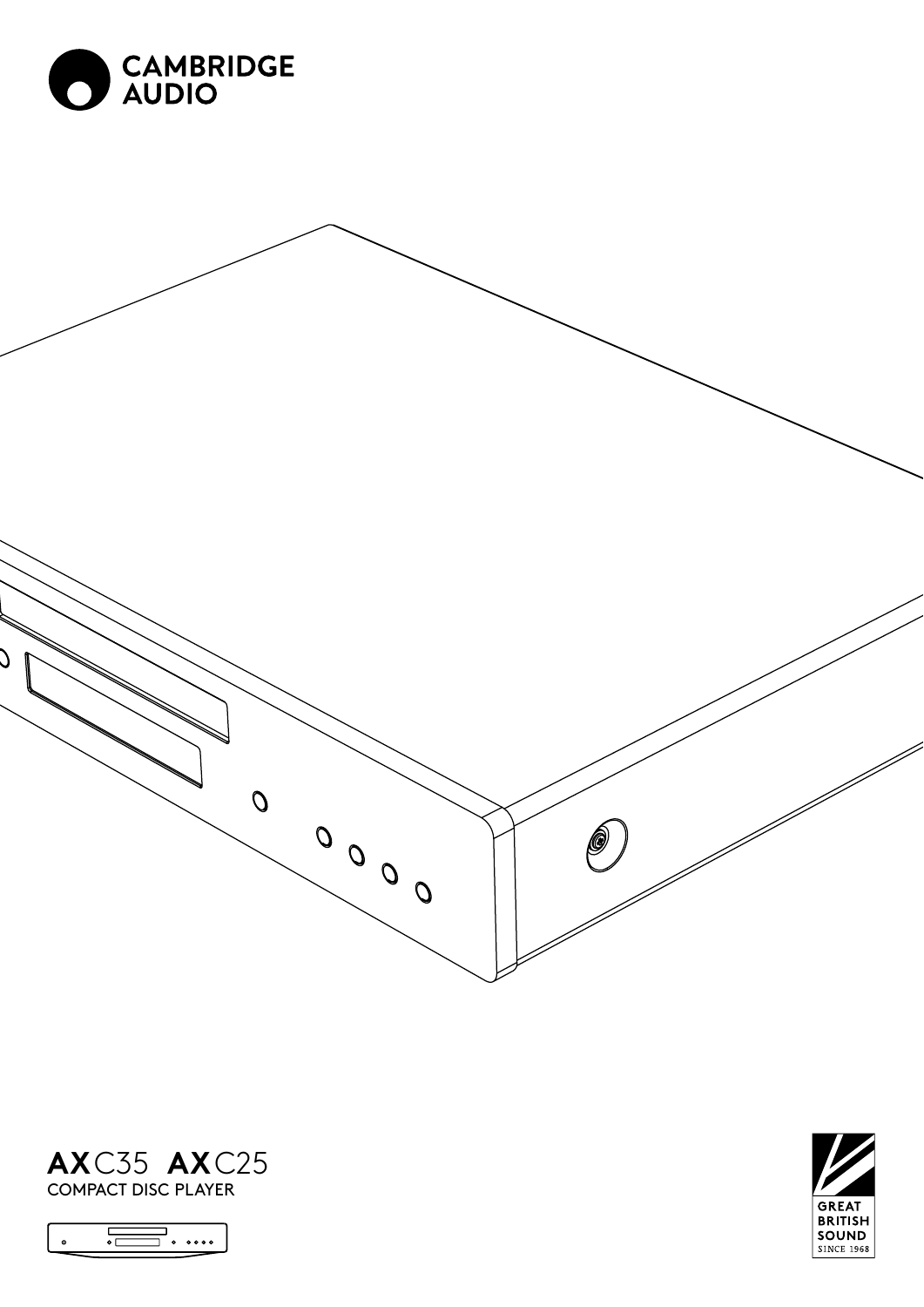

# Contents

| IMPORTANT SAFETY INSTRUCTIONS |  |
|-------------------------------|--|
| REAR PANEL CONNECTIONS        |  |
| FRONT PANEL CONTROLS          |  |
| REMOTE CONTROL                |  |
| OPERATING INSTRUCTIONS        |  |
| TECHNICAL SPECIFICATIONS      |  |
| <b>TROUBLESHOOTING</b>        |  |

This guide is designed to make installing and using this product as easy as possible. Information<br>in this document has been carefully checked for accuracy at the time of printing; however,<br>Cambridge Audio's policy is one o are subject to change without prior notice.

This document contains proprietary information protected by copyright. All rights are reserved. No part of this manual may be reproduced by any mechanical, electronic or other means, in any form, without prior written permission of the manufacturer. All trademarks and registered trademarks are the property of their respective owners.

© Copyright Cambridge Audio Ltd 2019.

Make sure you register your product at: WWW.CAMBRIDGEAUDIO.COM/REGISTER

For upcoming news on future products, software updates and exclusive offers.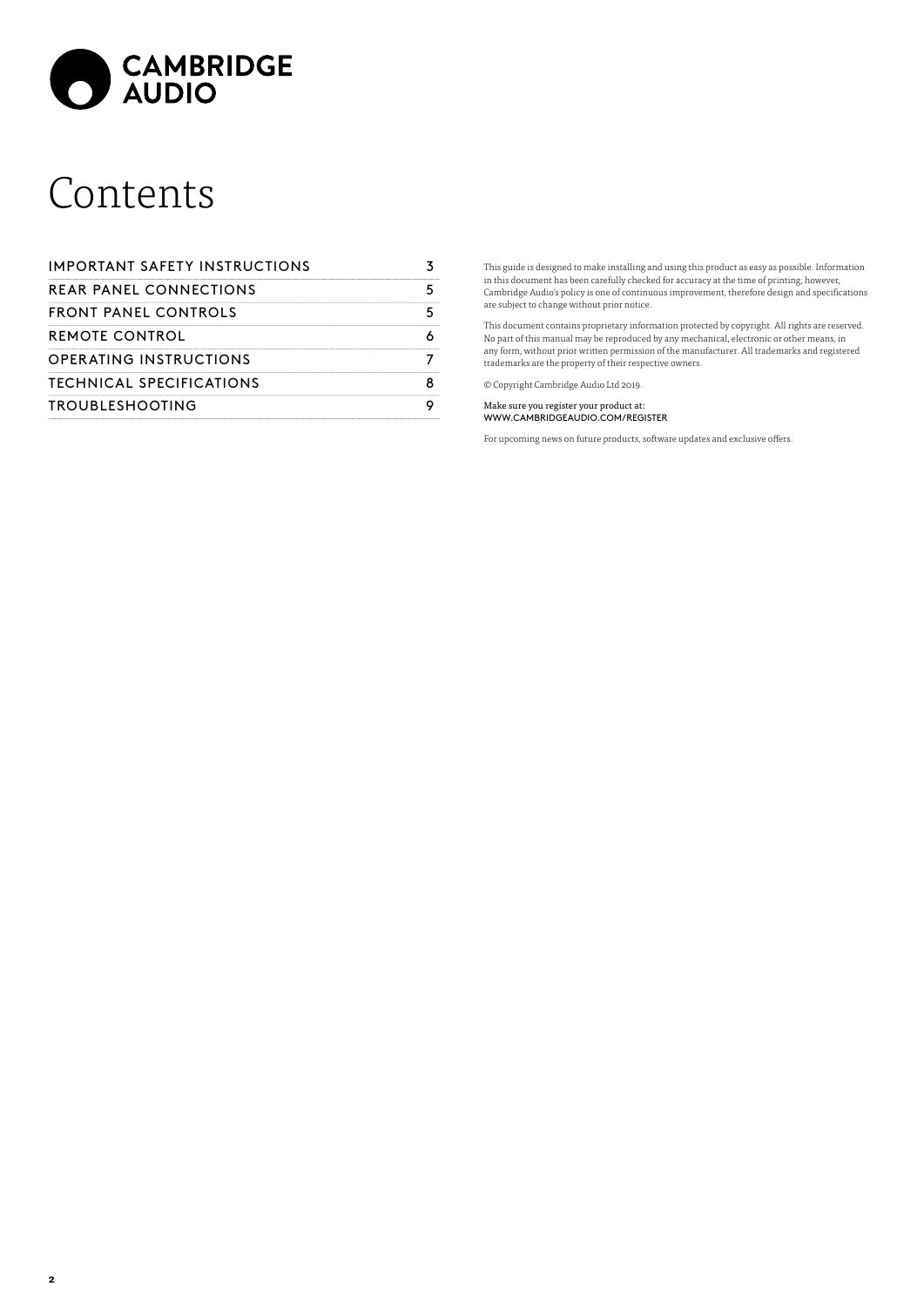# <span id="page-2-0"></span>Important safety instructions

For your own safety please read the following important safety instructions carefully before attempting to connect this unit to the mains power supply. They will also enable you to get the best performance from and prolong the life of the unit:

- 1. Read these instructions.
- 2. Keep these instructions.
- 3. Heed all warnings.
- 4. Follow all instructions.
- 5. Do not use this apparatus near water.
- 6. Clean only with a dry cloth.
- 7. Do not block any ventilation openings. Install in accordance with the manufacturer's instructions.
- 8. Do not install near any heat sources such as radiators, heat registers, stoves, or other apparatus (including amplifiers) that produce heat.
- 9. Do not defeat the safety purpose of the polarized or grounding-type plug. A polarized plug has two blades with one wider than the other. A grounding-type plug has two blades and a third grounding prong. The wide blade or the third prong are provided for your safety. If the provided plug does not fit into your outlet, consult an electrician for replacement of the obsolete outlet.
- 10. Protect the power cord from being walked on or pinched, particularly at plugs, convenience receptacles and the point where they exit from the apparatus.
- 11. Only use attachments/accessories specified by the manufacturer.
- 12. Use with only the cart, stand, tripod, bracket, or table specified by the manufacturer, or sold with the apparatus. When a cart is used, use caution when moving the cart/ apparatus combination to avoid injury from tip-over.



14. Refer all servicing to qualified service personnel. Servicing is required when the apparatus has been damaged in any way, such as the power-supply cord or plug<br>having been damaged, liquid has been spilled or objects have fallen into the<br>apparatus, the apparatus has been exposed to rain or moisture, does normally, or has been dropped.

#### WARNING:

- Do not place the unit in an enclosed space; if you wish to place the unit on a shelf, use the top shelf to allow maximum ventilation. Do not put any objects on top of this unit. Do not situate it on a rug or other soft surface and do not obstruct any air inlets or outlet grilles. Do not cover the ventilation grilles with items such as newspapers, tablecloths, curtains, etc.
- To reduce the risk of fire or electric shock, do not expose this apparatus to rain or moisture . This unit must not be used near water or exposed to dripping or splashing water or other liquids. No objects filled with liquid, such as vases, shall be placed on the unit.
- Danger of explosion if battery is incorrectly replaced. Replace only with the same or equivalent type.
- The battery (battery pack or batteries installed) shall not be exposed to excessive heat such as sunshine, fire or the like.
- The unit must be installed in a manner that makes disconnection of the mains plug from the mains socket outlet (or appliance connector from the rear of the unit) possible. Where the mains plug is used as the disconnect device, the disconnect device shall remain readily operable.
- Please refer to the information on the exterior rear panel for electrical and safety information before installing or operating the apparatus.
- Only use the mains cord supplied with this unit.

Use of the apparatus in tropical climates - The equipment shall be used at a maximum 45 degree C ambient temperature.



The lightning flash with the arrowhead symbol within an equilateral triangle is<br>intended to alert the user to the presence of un-insulated 'dangerous voltage' within<br>the product's enclosure that may be of sufficient magnit electric shock to persons.

The exclamation point within an equilateral triangle is intended to alert the user to the presence of important operating and maintenance instructions in the service literature relevant to this appliance.

The exclamation point within an equilateral triangle is intended to alert the user to the extramation point within an equivalent transportant operating and maintenance instructions in the service literature relevant to this appliance.



# WEEE SYMBOL

insulated) construction.

The crossed-out wheeled bin is the European Union symbol for indicating separate collection for electrical and electronic equipment. This product contains electrical and electronic equipment which should be reused, recycled or recovered and should not be disposed of with unsorted

The symbol on this product indicates that it is of CLASS II (double

regular waste. Please return the unit or contact the authorised dealer from whom you purchased this product for more information.

#### CE MARK

This product complies with European Low Voltage (2014/35/EU), Electromagnetic Compatibility (2014/30/EU) and Environmentally-friendly design of Energy-related Products (2009/125/EC) Directives when used and installed according to this instruction manual. For continued compliance only Cambridge Audio accessories should be used with this product and servicing must be referred to qualified service personnel.



#### RCM (REGULATORY COMPLIANCE MARK)

This product meets Australia, New Zealand Safety, EMC and Radio Communications requirements of the ERAC and ACMA.

#### FEDERAL COMMUNICATIONS COMMISSION NOTICE:

This equipment has been tested and found to comply with the limits for a Class B digital device, pursuant to Part 15 of the FCC Rules. These limits are designed to provide reasonable protection against harmful interference in a residential installation.

This equipment generates, uses, and can radiate radio frequency energy, and if not installed and used in accordance with the instructions, may cause harmful interference to radio communications. However, there is no guarantee that interference will not occur in a particular installation.

If this equipment does cause harmful interference to radio or television reception, which can be determined by turning the equipment off and on, the user is encouraged to try and correct the interference by one or more of the following measures:

- Reorient or relocate the receiving antenna.
- Increase the distance between the equipment and the receiver.
- Connect the equipment to an outlet on a circuit different from that to which the receiver is connected.
- Consult the dealer or an experienced radio/TV technician for help.

FCC Caution: Any changes or modifications not expressly approved by the party responsible for compliance could void the user's authority to operate this equipment.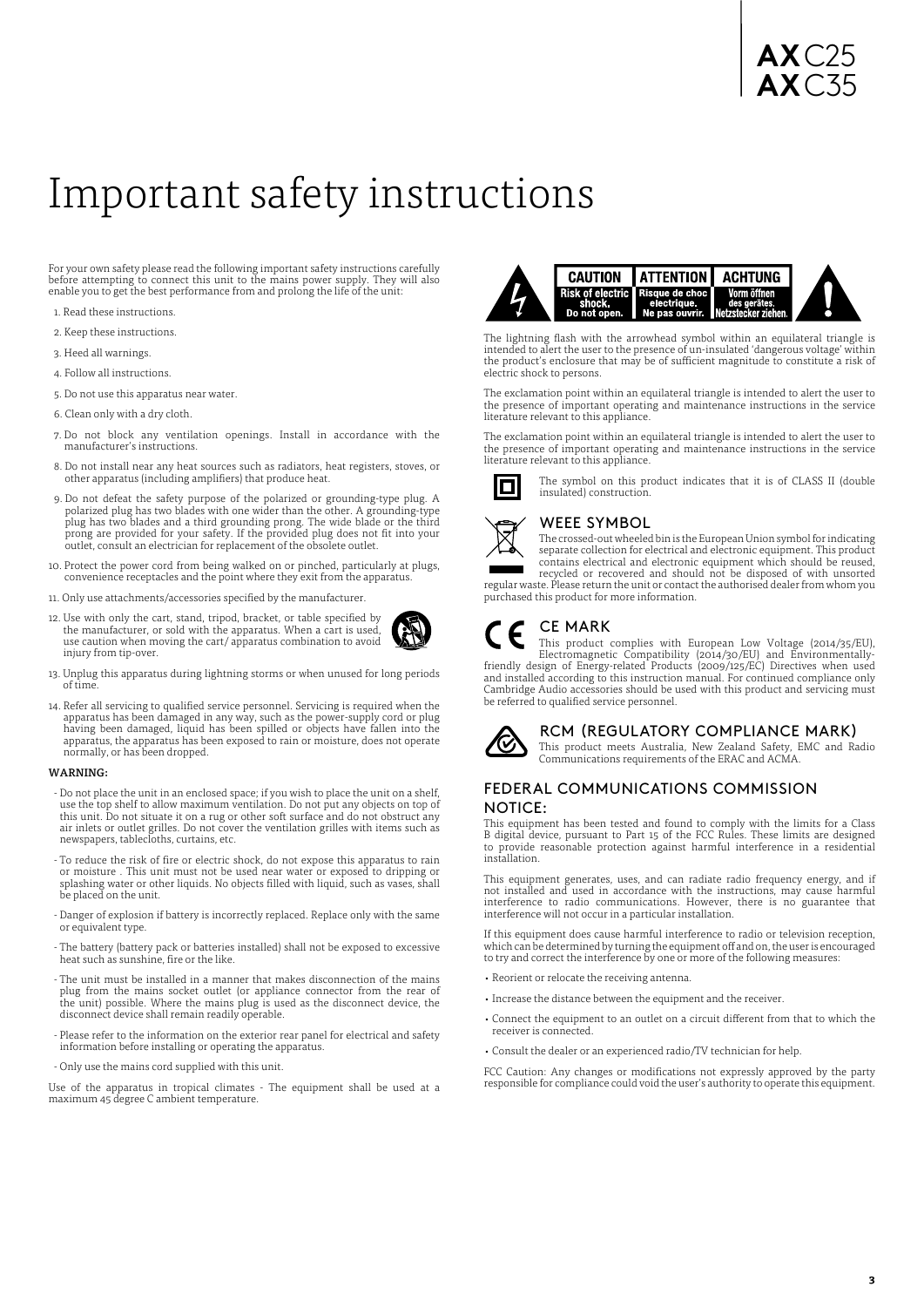

#### SUPPLIER'S DECLARATION OF CONFORMITY (SDOC)

Equipment: Compact Disc Player Model(s): AXC35,AXC25 Trademark: Cambridge Audio

This device complies with Part 15 of the FCC Rules. Operation is subject to the following two conditions: (1) this device may not cause harmful interference, and (2) this device must accept any interference received, including interference that may cause undesired operation.

The responsible party in US:

Company name: Audio Partnership LLC

Address: 1913 N Milwaukee Ave. Chicago, IL 60647

Phone: (312) 636-4817 Legal Representative Person: Gregg Chopper

 $\frac{1}{\frac{1}{\sqrt{2}}\sqrt{1}}$  Signature:  $\frac{1}{\sqrt{2}}$ 

#### VENTILATION

Important! The unit will become hot when in use. Do not stack multiple units on top of each other.

Ensure that small objects do not fall through any ventilation grille. If this happens, switch off immediately, disconnect from the mains supply and contact your dealer for advice.

#### POSITIONING

Choose the installation location carefully. Avoid placing it in direct sunlight or close to a source of heat. No naked flame sources, such as lighted candles, should be placed on the unit. Also avoid locations subject to vibration and excessive dust, cold or moisture. The unit can be used in a moderate climate.

This unit must be installed on a sturdy, level surface. Do not place in a sealed area such as a bookcase or in a cabinet. Do not place the unit on an unstable surface or<br>shelf. The unit may fall, causing serious injury to a child or adult as well as serious<br>damage to the product. Do not place other equipmen

Due to stray magnetic fields, turntables or CRT TVs should not be located nearby due to possible interference.

Electronic audio components have a running in period of around a week (if used several hours per day). This will allow the new components to settle down and the sonic properties will improve over this time.

#### POWER SOURCES

The unit should be operated only from the type of power source indicated on the marking label. If you are not sure of the type of power-supply to your home, consult your product dealer or local power company.

If you do not intend to use this unit for a long period of time, unplug it from the mains socket.

#### OVERLOADING

Do not overload wall outlets or extension cords as this can result in a risk of fire or electric shock. Overloaded AC outlets, extension cords, frayed power cords, damaged or cracked wire insulation and broken plugs are dangerous. They may result in a shock or fire hazard.

Be sure to insert each power cord securely. To prevent hum and noise, do not bundle the interconnect leads with the power cord or speaker leads.

#### **CLEANING**

To clean the unit, wipe its case with a dry, lint-free cloth. Do not use any cleaning fluids containing alcohol, ammonia or abrasives. Do not spray an aerosol at or near the unit.

#### BATTERY DISPOSAL

Batteries may contain substances harmful to the environment. Please dispose of any discharged batteries with due consideration and in accordance with local environmental/electronic recycling guidelines.

#### SERVICING

These units are not user serviceable. Never attempt to repair, disassemble or reconstruct the unit if there seems to be a problem. A serious electric shock could result if this precautionary measure is ignored. In the event of a problem or failure, please contact your dealer.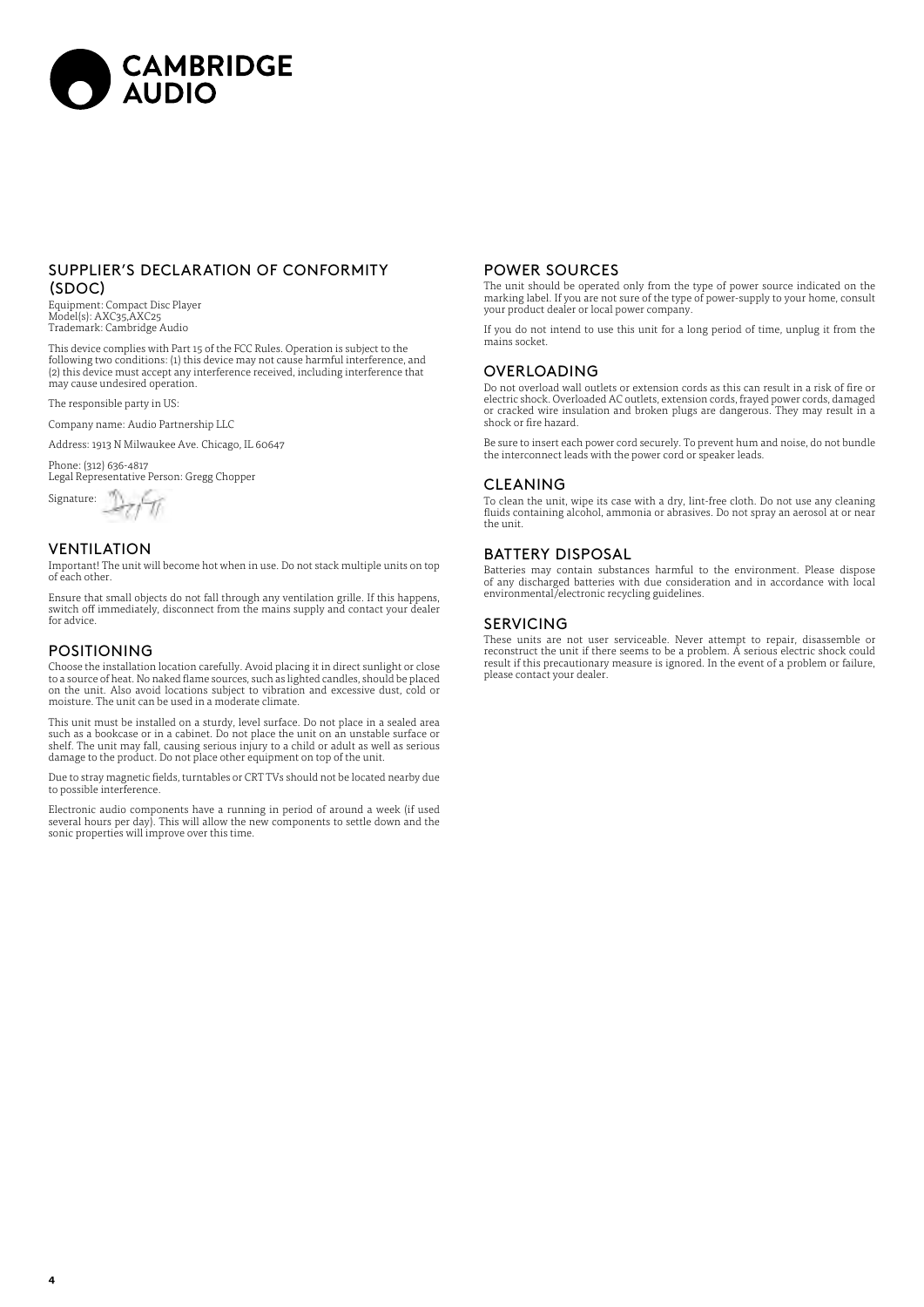# <span id="page-4-0"></span>Rear panel connections



### $(1)$  S/P DIF CO-AXIAL DIGITAL OUTPUT (AXC35 ONLY)

For input to a separate DAC or digital recording machine. To obtain best results, use a high quality 75ohm digital RCA interconnect cable (not one designed for normal audio use).

#### $(2)$  LINE OUTPUT

Use good quality interconnect cables from these sockets to any line level input on your amplifier. For best results and matched performance, we recommend connection to a Cambridge Audio amplifier.

# 3 AC POWER CABLE

Once you have completed all connections to the amplifier, plug the AC power cable into an appropriate mains socket and turn the unit on. Your compact disc player is now ready for use.

# Front panel controls



# (1) POWER BUTTON

Switches the unit between Standby mode (indicated by dim power LED) and On (indicated by bright power LED). Standby mode is a low power mode where the<br>power consumption is less than 0.5 Watts. This product has APD (Auto Power Down)<br>enabled as default. After inactivity of 20 minutes, the product w switch to Standby.

#### Auto Power Down (APD)

You can enable and disable the units APD setting. This can be adjusted by pressing and holding the Power button until the LED flashes in sequence.

The two options below show which option is selected.

Standby flashes 5 times - APD disabled<br>Standby flashes 10 times - APD enabled<br>**Note:** Make sure the unit is On, before making changes to the APD function.

# 2 INFRARED SENSOR

Receives IR commands from the supplied remote control. An unobstructed line of sight between the remote control and the sensor is required.

# 3 DISPLAY

Alpha-numeric characters which display playback information. On inserting a disc, the CD player will take a few seconds to read the Table of Contents (TOC) information from the disc. The display will then show the number of tracks on the CD and the total length of the CD.

# $(4)$  OPEN/CLOSE

Allows you to open and close the disc tray. After placing a CD in the tray, press Open/ Close to close the tray.

# $(5)$  PLAY/PAUSE

Plays the disc and pauses play.

#### 6 STOP

Stops the CD playing.

### $(7)$  SKIP/SCAN

Enables you to skip between and search within tracks. Press briefly to skip a track. Press and hold to scan through a track.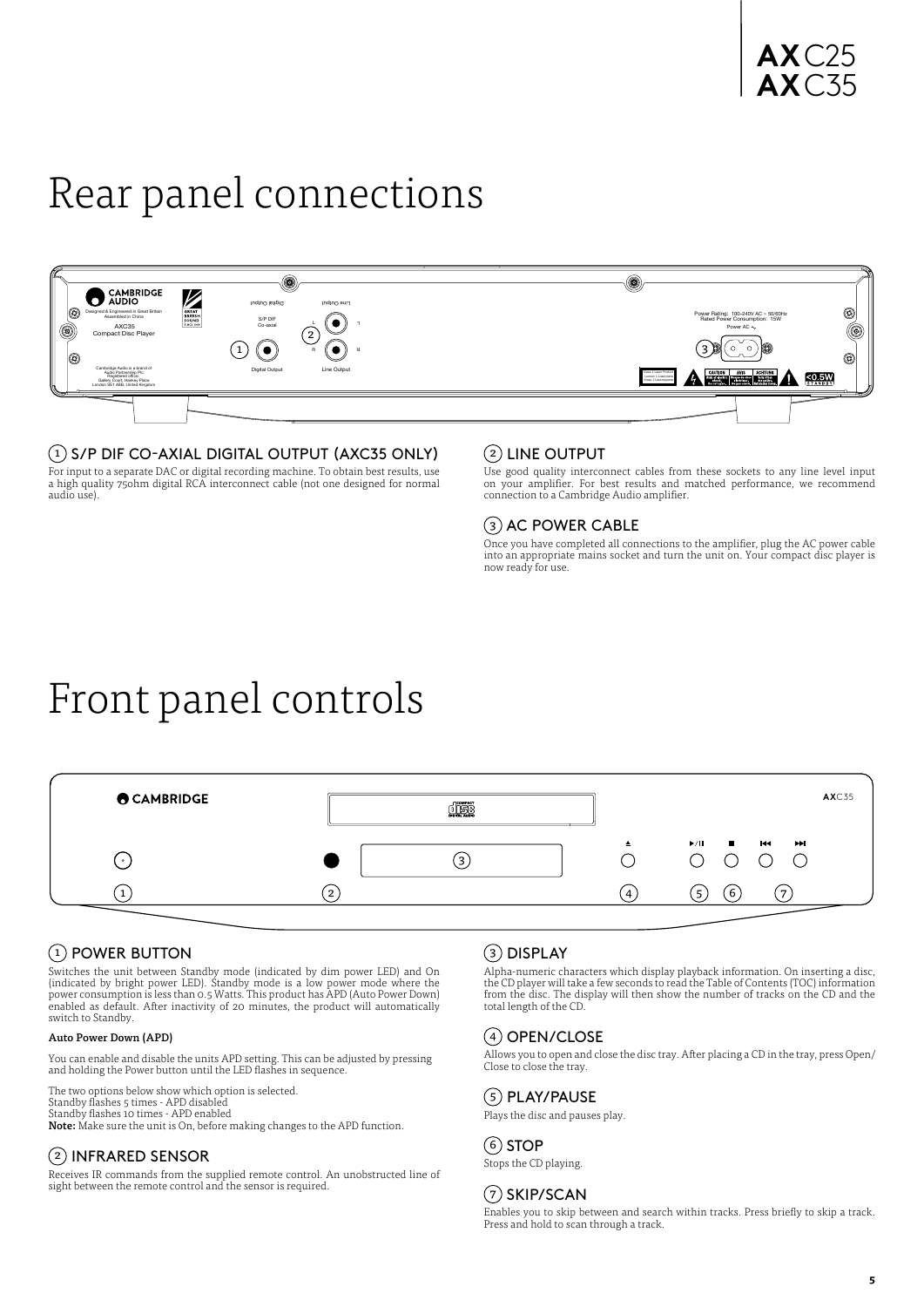<span id="page-5-0"></span>

# Remote control

The AXC35 and AXC25 are supplied with a remote control that operates the unit. The supplied AAA batteries must be fitted before the remote control can be used.

#### ัტ POWER BUTTON

Switches the AXC35 /AXC25 between On and low power ecofriendly Standby mode.

#### $\blacktriangle$ OPEN/CLOSE

Opens and closes the disc tray.

# $\left(1\right)$  NUMERICAL TRACK SELECT

Press the number of the desired track. The track will then play automatically from the start of the track.

#### PROG

Allows you to program a unique sequence of up to 20 tracks. Refer to 'Operating Instructions' section of this manual for more information.

## PROG CLEAR

Clears a programmed sequence. See later section of this manual.

#### II PAUSE/■ STOP/ ▶ PLAY

Press the relevant button to pause, stop or play the CD.

#### **K4 M SKIP**

Right Skip – Press to skip forward by one track on the CD.

Left Skip – Press to skip backward by one track on the CD.

#### **44 H SCAN**

Press and hold to scan within the selected track. Press the right button to fast forward, the left button to rewind.

### RANDOM, REPEAT, REMAIN

Read the 'Operating Instructions' section of this manual for information on the functions of these buttons.

#### AXA35

To operate AXA35 unit only.

# **WE VOLUME**

Increases or decreases the volume of the unit. Also used to change the bass, treble and balance settings when these are selected.

#### MENU

Toggles between Bass, Treble and Balance options. Use the volume buttons to change the level of the selected option.

## SOURCE BUTTONS (CD, BD/DVD, MP3/AUX,TUNER,PHONO)

Press the relevant button to select the desired music source.

# $(\boldsymbol{\Join})$  MUTES THE OUTPUT OF AN AXA35

Note: These controls work on the AXA35 only and are not compatible with Cambridge Audio Azur amplifiers/receivers or units from other manufacturers

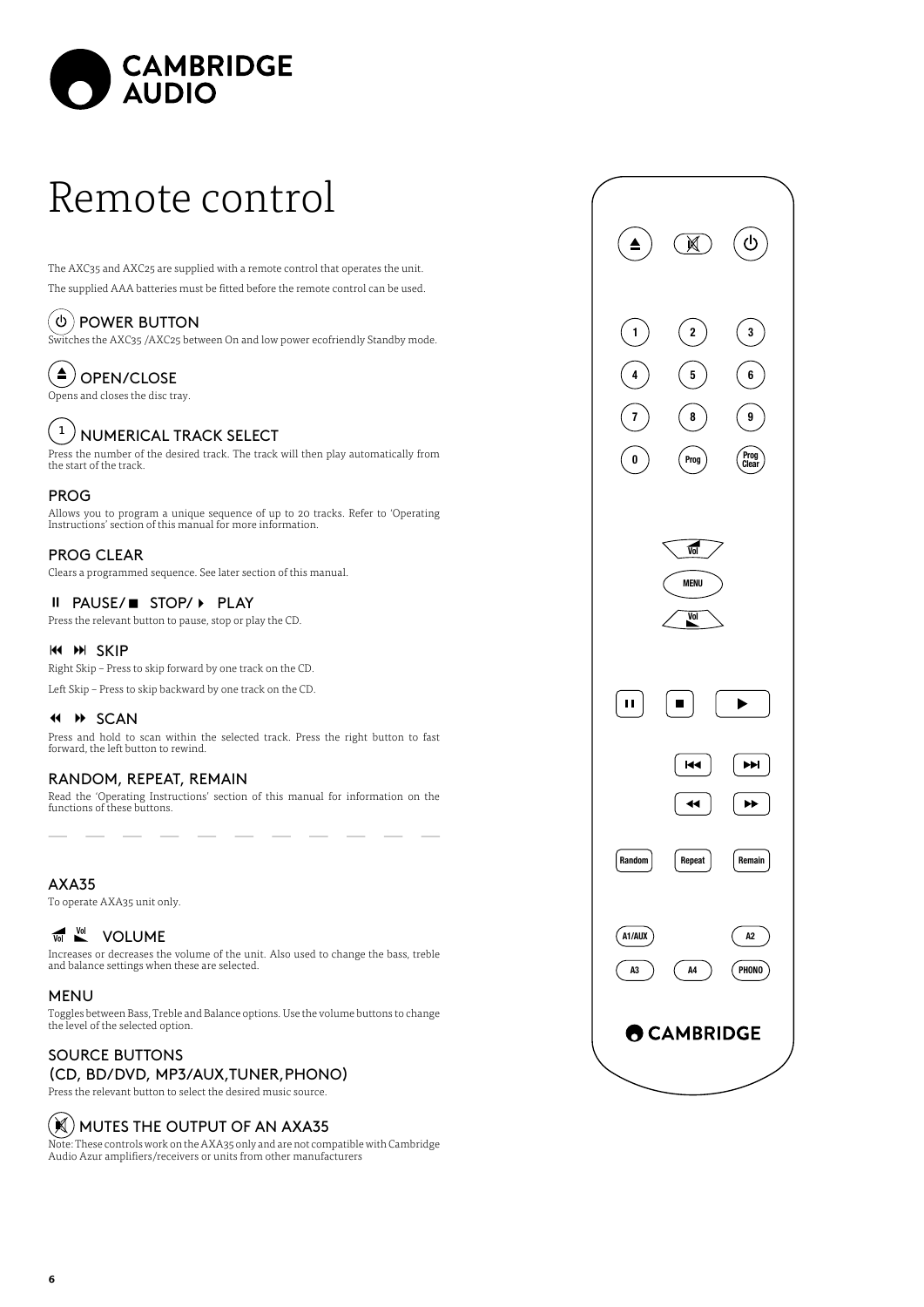# **AX**C25 **AX**C35

# <span id="page-6-0"></span>Operating instructions

# LOADING AND UNLOADING DISCS

1 Press the Open/Close button.

- 2. When the disc tray has opened fully, place a disc carefully in the tray with the label side facing up.
- 3. To close the disc tray, press the Open/Close button again. When the tray, with a correctly loaded disc, is fully closed the CD player will read the disc and display the content information.
- 4. The disc tray can be opened at any time by pressing the Open/Close button. Only remove the disc after the tray has fully opened.

Note:

- Do not put anything except a compact disc into the tray. Foreign objects may damage the mechanism.
- Do not force the tray by hand during the opening and closing operations.
- To avoid dirt and dust entering the mechanism, keep the disc tray closed.
- If the compact disc is badly scratched or too dirty, the player may not be able to read it or play it.
- Never load more than one disc into the disc tray at any time.



#### NORMAL DISC PLAY

This unit has been designed to play compact discs, recordable CDs<br> **DIGITAL AUDIO** logo shown here. No other discs can be used. The CD-RV<br>
discs should contain properly recorded TOC (Table of Contents) information so that<br>

format designed for music reproduction or those containing MP3 or WMA files. Do not attempt to play a disc on this unit containing other data, such as a data CD-ROM for PCs.

- 1. Switch on your amplifier and set its input selector to the correct position. Adjust the volume control to a minimum.
- 2. Press the Open/Close button to open the disc tray and load a disc.
- 3. Press the Open/Close button again to close the tray. The CD player will read the disc.
- 4. To begin playback, press the  $\rightarrow$  button.
- 5. When the last track has finished playing, the display will return to Table of Contents (TOC).
- 6. To stop the disc at any point, press the  $\blacksquare$  button. Pressing the  $\blacksquare$  button while the disc is playing will pause the disc. Playback can be resumed by pressing  $\blacktriangleright$ button.

#### LOCATING A SPECIFIC TRACK DURING PLAYBACK

- 1. A single short press of the  $\mathbf{M}$  button will take you to the beginning of the next track on the CD. Repeat as necessary.
- 2. A single short press of the  $\mathsf{M}\!\blacktriangleright$  button will take you to the beginning of the previous track.

#### LOCATING A SPECIFIC TRACK WHEN PLAYBACK IS **STOPPED**

- A single short press of the  $\overline{\mathsf{M}}$   $\overline{\mathsf{M}}$  buttons will skip between tracks.
- 2. Press  $\blacktriangleright$  to start playback from the selected track.

#### REPEATING DISCS AND TRACKS

- 1. Ensure that the disc is loaded
- 2. To repeat a specific track, press the Repeat button on the remote. 'RPT ONE' will appear on the display. Press  $\blacktriangleright$  and the selected track will now repeat until the<br>function is turned off. Alternatively, press the Repeat button, select the chosen track using the numerical buttons on the remote control and press  $\blacktriangleright$



3. Press the Repeat button twice on the remote control. 'RPT ALL' will appear on the display. Press  $\blacktriangleright$  . The whole disc will now be repeated until the function is turned off.



4. To turn the Repeat function off, press the Repeat button either before or during playback until 'RPT OFF' appear on the display.

#### PLAYING TRACKS IN RANDOM ORDER

- 1. Ensure that a disc is loaded.
- 2. Press the Random button on the remote control. 'RAN ON' will appear on the display.



- 3. Press  $\blacktriangleright$  . The CD player will now play the entire disc in random order. It is also possible to press the Random button during playback to listen to tracks in random order.
- 4. Press the Random button to exit. The disc will continue playing to the end in the correct order.



5. Press the  $\blacksquare$  button at any time to stop the disc.

Note: Selecting 'Random' mode when 'RPT ONE' has been selected will automatically cancel 'RPT ONE' mode.

#### USING THE REMAIN FUNCTION

- 1. Ensure that the disc is playing.
- Press the Remain button on the remote control once to display the time remaining for the track playing.
- 3. Pressing the Remain button the second time will show the total remaining disc time.
- 4. Press the Remain button again either before or during playback to return to normal play mode.

#### PROGRAMMING DISC PLAY

It is possible to program the AXC35/AXC25 to play back in any order only the tracks you wish to listen to.

- 1. Ensure that a disc is loaded. The display should show the TOC data.
- 2. Press the Prog button on the remote control. The Program set-up will appear on the display.



- 3. Use the  $\overline{M}$   $\rightarrow$  buttons or enter the track number that you want to program as your first track.
- 4. Press the Prog button on the remote. The desired track is now programmed. The program number automatically increases by one for the next entry.



- 5. Repeat steps three and four until all your desired tracks are entered. A maximum of 20 tracks can be programmed.
- 6. Press the  $\blacktriangleright$  button to begin programmed playback
- 7. Press the Prog Clear button on the remote to clear all programmed tracks.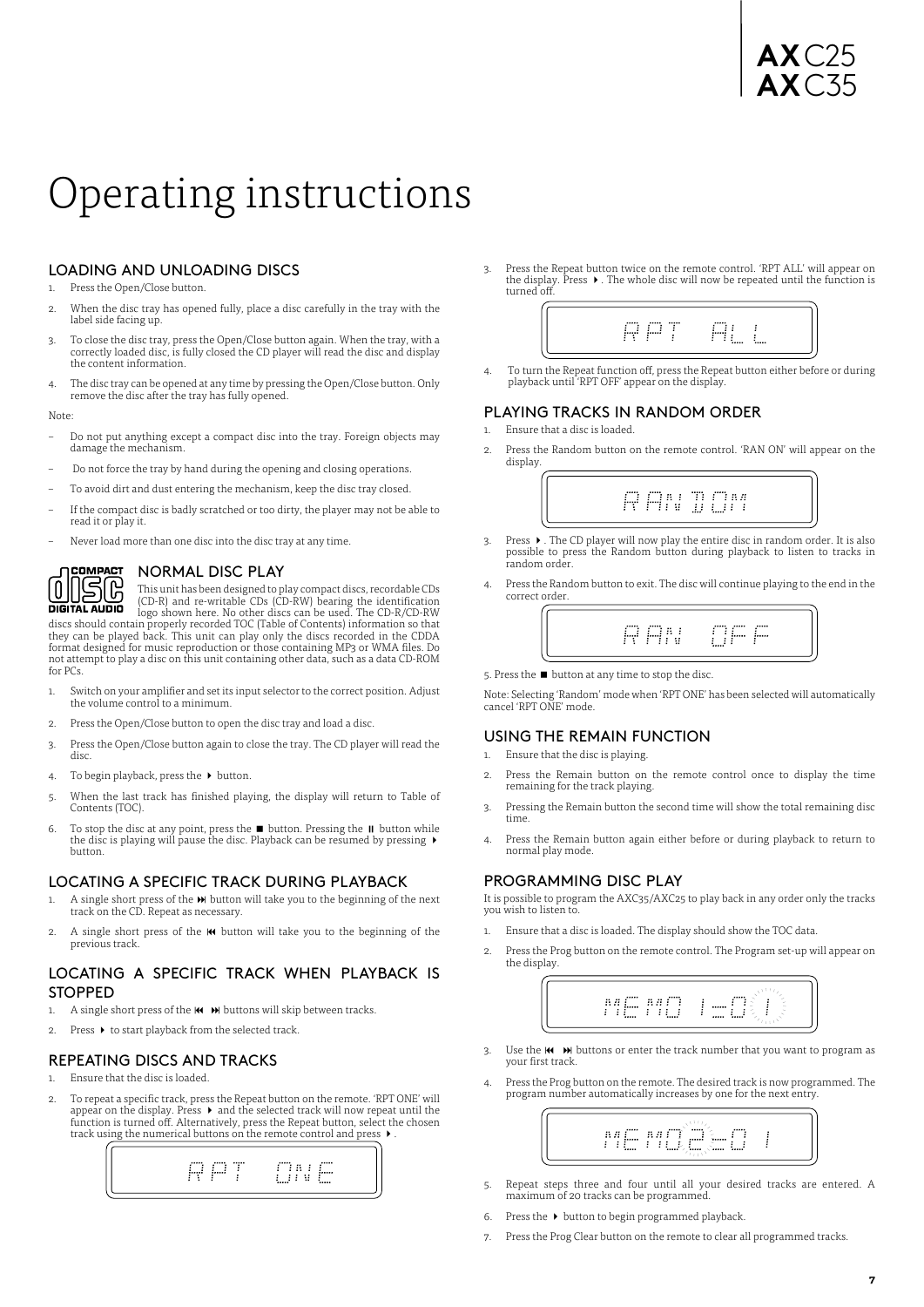<span id="page-7-0"></span>

# Technical specifications

# AXC25

| D/A Converter                 | Wolfson<br>Microelectronics<br>WM8524               |
|-------------------------------|-----------------------------------------------------|
| Filter                        | 2-pole<br>Butterworth filter                        |
| Frequency response (+/-0.4dB) | 20Hz - 20kHz                                        |
| THD @ 1Khz odBFs              | $0.006\%$                                           |
| THD @ 1Khz -10dBFs            | <0.015%                                             |
| S/N ratio, A weighted         | >93dB                                               |
| Crosstalk @1kHz               | <-95dB                                              |
| Crosstalk @20kHz              | <-95dB                                              |
| Output impedance              | <50 ohms                                            |
| Gapless Playback              | Yes                                                 |
| Maximum power consumption     | 15W                                                 |
| Standby power consumption     | $<$ 0.5 $W$                                         |
| Dimensions                    | 75 x 430 x 305mm<br>$(3.0 \times 16.9 \times 12.2)$ |
| Weight                        | 4.3kg (9.5lbs)                                      |

#### AXC35

| Filter<br>2-pole<br>Frequency response (+/-0.4dB)<br>$20Hz - 20kHz$<br>THD @ 1Khz odBFs<br>50.006%<br>THD @ 1Khz -10dBFs<br>< 0.01%<br>S/N ratio, A weighted<br>>95dB<br>Crosstalk @1kHz<br>$<-98dB$<br>Crosstalk @20kHz<br>$<-95dB$<br>Output impedance<br><50 ohms<br>S/PDIF output impedance<br><75 ohms<br>Gapless Playback<br>Yes<br>Maximum power consumption<br>15W<br>Standby power consumption<br>$<$ 0.5 $W$<br>Dimensions<br>75 x 430 x 305mm<br>$(3.0 \times 16.9 \times 12.2)$<br>4.3kg(9.5)<br>Weight | D/A Converter | Wolfson<br>Microelectronics<br>WM8524 |
|---------------------------------------------------------------------------------------------------------------------------------------------------------------------------------------------------------------------------------------------------------------------------------------------------------------------------------------------------------------------------------------------------------------------------------------------------------------------------------------------------------------------|---------------|---------------------------------------|
|                                                                                                                                                                                                                                                                                                                                                                                                                                                                                                                     |               | Butterworth filter                    |
|                                                                                                                                                                                                                                                                                                                                                                                                                                                                                                                     |               |                                       |
|                                                                                                                                                                                                                                                                                                                                                                                                                                                                                                                     |               |                                       |
|                                                                                                                                                                                                                                                                                                                                                                                                                                                                                                                     |               |                                       |
|                                                                                                                                                                                                                                                                                                                                                                                                                                                                                                                     |               |                                       |
|                                                                                                                                                                                                                                                                                                                                                                                                                                                                                                                     |               |                                       |
|                                                                                                                                                                                                                                                                                                                                                                                                                                                                                                                     |               |                                       |
|                                                                                                                                                                                                                                                                                                                                                                                                                                                                                                                     |               |                                       |
|                                                                                                                                                                                                                                                                                                                                                                                                                                                                                                                     |               |                                       |
|                                                                                                                                                                                                                                                                                                                                                                                                                                                                                                                     |               |                                       |
|                                                                                                                                                                                                                                                                                                                                                                                                                                                                                                                     |               |                                       |
|                                                                                                                                                                                                                                                                                                                                                                                                                                                                                                                     |               |                                       |
|                                                                                                                                                                                                                                                                                                                                                                                                                                                                                                                     |               |                                       |
|                                                                                                                                                                                                                                                                                                                                                                                                                                                                                                                     |               |                                       |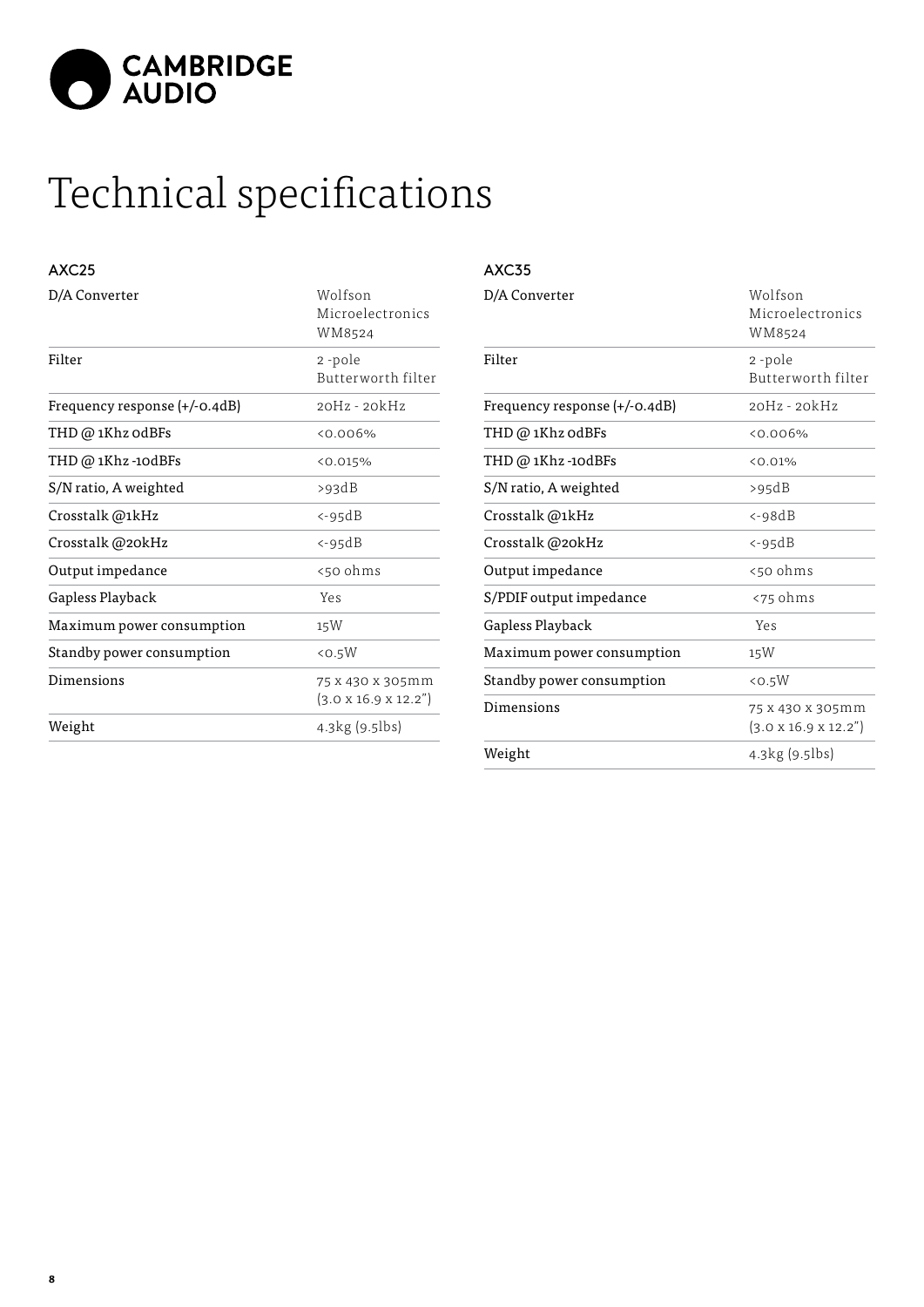# **AX**C25 **AX**C35

# <span id="page-8-0"></span>Troubleshooting

### THERE IS NO POWER

Ensure the AC power cord is connected securely. Ensure the plug is fully inserted into the wall socket and is switched on. Check fuse in the mains plug or adaptor.

## THE PLAYER WILL NOT READ THE DISC

Check the disc is not loaded upside down. Check that the disc is not too scratched or dirty.

### THERE IS NO SOUND

Ensure that the amplifier is set correctly. Check that the interconnects are inserted correctly.

### THE DISC IS SKIPPING

Check that the disc is not too scratched or dirty. Ensure the player is on a firm surface and not subject to vibrations.

# THERE IS A HUM COMING FROM THE SPEAKER

Ensure that all cable connections are secure.

# THE REMOTE HANDSET WILL NOT FUNCTION

Check that the batteries have not expired.

Ensure that nothing is blocking the remote sensor.

If you experience any trouble with your product, visit the help section on our webpage at **https://techsupport.cambridgeaudio.com**

For all servicing, in or out of warranty, please contact your dealer.